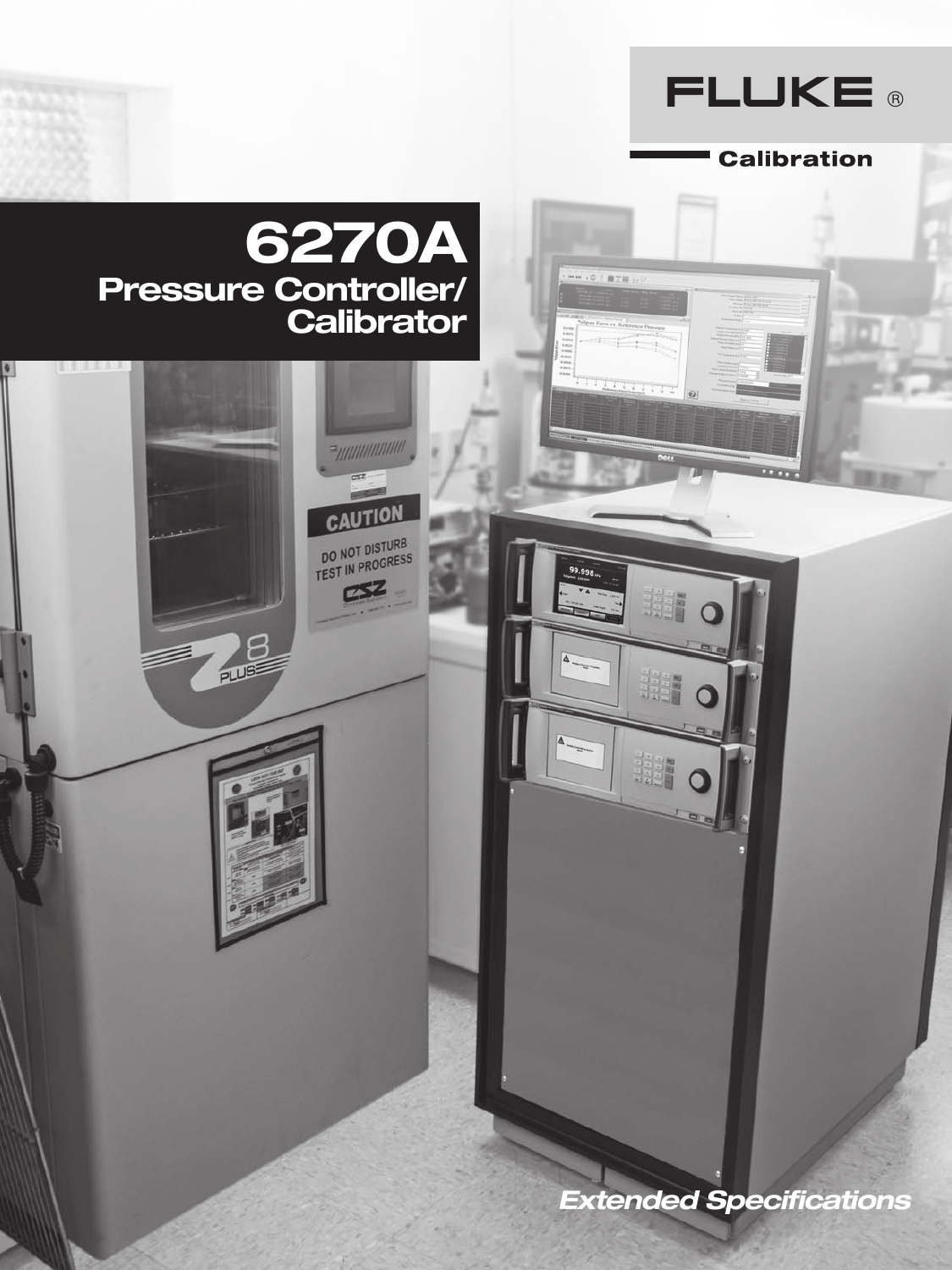

## **Specifications**

General Specifications

| Max Power Consumption 100 W                                     |                                                                                                                                                                                                                                                                                                                                                                                                                                                                                         |
|-----------------------------------------------------------------|-----------------------------------------------------------------------------------------------------------------------------------------------------------------------------------------------------------------------------------------------------------------------------------------------------------------------------------------------------------------------------------------------------------------------------------------------------------------------------------------|
| <b>Operating Ambient</b>                                        |                                                                                                                                                                                                                                                                                                                                                                                                                                                                                         |
| Temperature Range  15 C to 35 C                                 |                                                                                                                                                                                                                                                                                                                                                                                                                                                                                         |
|                                                                 |                                                                                                                                                                                                                                                                                                                                                                                                                                                                                         |
| <b>Relative Humidity</b>                                        |                                                                                                                                                                                                                                                                                                                                                                                                                                                                                         |
|                                                                 |                                                                                                                                                                                                                                                                                                                                                                                                                                                                                         |
|                                                                 | be required after extended storage at high temperature and humidity.                                                                                                                                                                                                                                                                                                                                                                                                                    |
| Altitude (Operation) <2000 m                                    |                                                                                                                                                                                                                                                                                                                                                                                                                                                                                         |
| Ingress Protection IEC 60529: IP20                              |                                                                                                                                                                                                                                                                                                                                                                                                                                                                                         |
|                                                                 |                                                                                                                                                                                                                                                                                                                                                                                                                                                                                         |
|                                                                 |                                                                                                                                                                                                                                                                                                                                                                                                                                                                                         |
| <b>Electromagnetic Compatibility (EMC)</b>                      |                                                                                                                                                                                                                                                                                                                                                                                                                                                                                         |
| IEC 61326-1                                                     |                                                                                                                                                                                                                                                                                                                                                                                                                                                                                         |
|                                                                 | (Controlled EM environment) IEC 61326-2-1; CISPR 11: Group 1, Class A<br>Group 1 equipment has intentionally generated and/or use conductively<br>coupled radio-frequency energy which is necessary for the internal<br>functioning of the equipment itself.<br>Class A equipment is equipment suitable for use in all establishments other<br>than domestic and those directly connected to a low voltage power supply<br>network which supplies buildings used for domestic purposes. |
|                                                                 | Emissions which exceed the levels required by CISPR 11 can occur when the<br>equipment is connected to a test object. The equipment may not meet the<br>immunity requirements of 61326-1 when test leads and/or test probes are<br>connected.                                                                                                                                                                                                                                           |
|                                                                 | 15.103                                                                                                                                                                                                                                                                                                                                                                                                                                                                                  |
|                                                                 | This product meets requirements for industrial (Class A) electromagnetic<br>wave equipment and the seller or user should take notice of it. This<br>equipment is intended for use in business environments and not to be used<br>in homes.                                                                                                                                                                                                                                              |
| Weight                                                          |                                                                                                                                                                                                                                                                                                                                                                                                                                                                                         |
|                                                                 |                                                                                                                                                                                                                                                                                                                                                                                                                                                                                         |
| Dimensions                                                      |                                                                                                                                                                                                                                                                                                                                                                                                                                                                                         |
|                                                                 |                                                                                                                                                                                                                                                                                                                                                                                                                                                                                         |
|                                                                 |                                                                                                                                                                                                                                                                                                                                                                                                                                                                                         |
|                                                                 |                                                                                                                                                                                                                                                                                                                                                                                                                                                                                         |
| Rack Mount Dimensions3U-19-inch rack                            |                                                                                                                                                                                                                                                                                                                                                                                                                                                                                         |
| Pressure Limits                                                 |                                                                                                                                                                                                                                                                                                                                                                                                                                                                                         |
|                                                                 |                                                                                                                                                                                                                                                                                                                                                                                                                                                                                         |
|                                                                 |                                                                                                                                                                                                                                                                                                                                                                                                                                                                                         |
|                                                                 |                                                                                                                                                                                                                                                                                                                                                                                                                                                                                         |
|                                                                 |                                                                                                                                                                                                                                                                                                                                                                                                                                                                                         |
| Relief Valves                                                   |                                                                                                                                                                                                                                                                                                                                                                                                                                                                                         |
|                                                                 | Chassis Supply port relief valve is set to 24.1 MPa $(-0/+700$ kPa), 3500 psi $(-0/+100$ psi)                                                                                                                                                                                                                                                                                                                                                                                           |
| Exhaust port relief valve is set to $\sim$ 700 kPa (100 psi).   |                                                                                                                                                                                                                                                                                                                                                                                                                                                                                         |
| Each PMM includes a module-specific pressure protection device. |                                                                                                                                                                                                                                                                                                                                                                                                                                                                                         |

2 Fluke Calibration 6270A Pressure Calibrator/Controller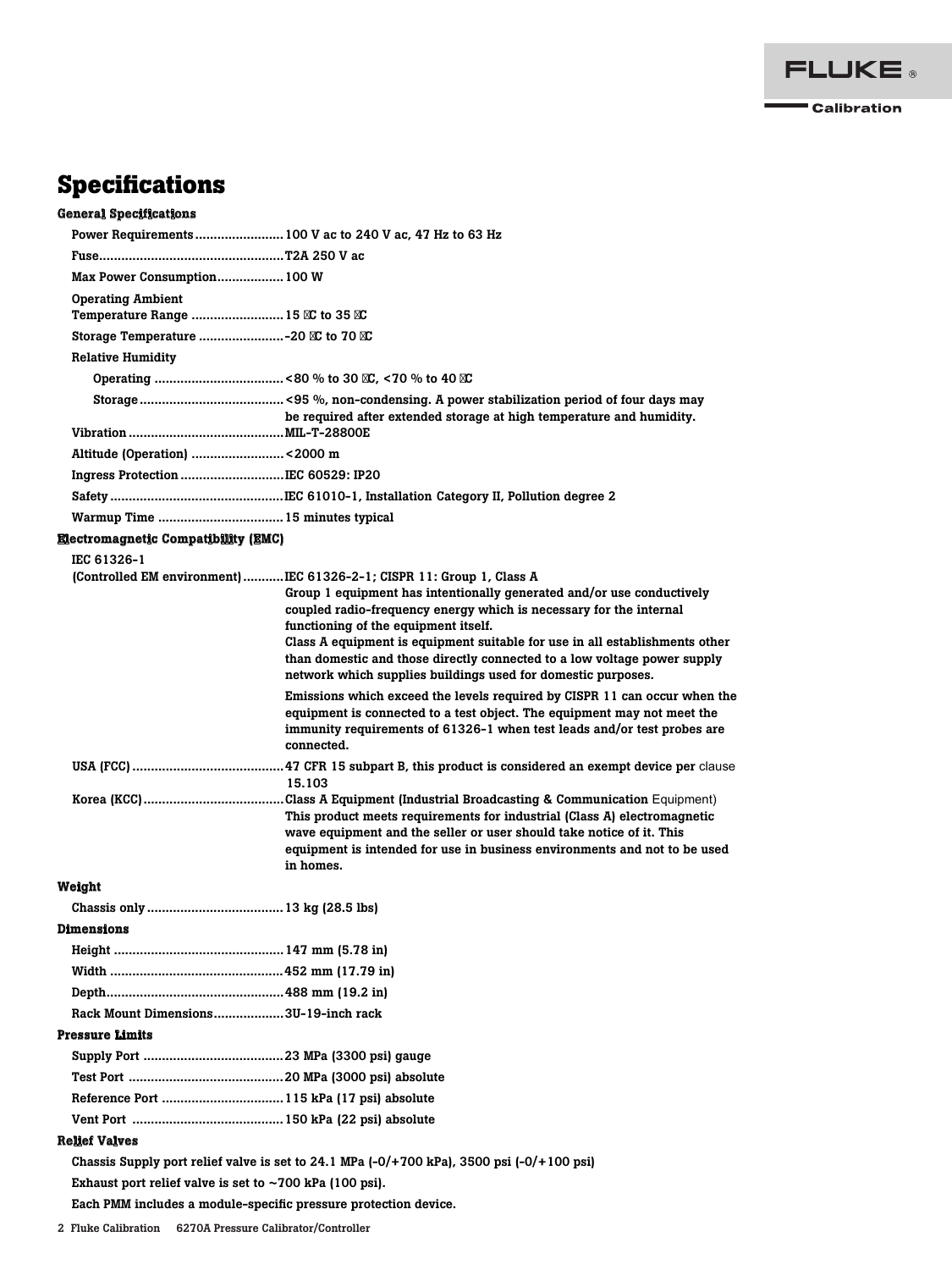

#### Supply Gas Type

Clean Dry  $N_2$  or Air – Industrial Grade Nitrogen, 99.5 %+ Particulate Contamination ............... 1.25 micrometer (50 microinches) Maximum Moisture Content............. -50 C dew point Maximum Hydrocarbon Content ...... 30 ppm Vacuum Supply >50 liters per minute capacity with Auto Vent feature

Appropriate protections for High Pressure Gauge work system exhaust gas will pass through the Vacuum supply system.

#### Interface / Communications

| Primary remote Interfaces  IEEE, Ethernet, RS232, USB |                                                          |  |  |
|-------------------------------------------------------|----------------------------------------------------------|--|--|
|                                                       |                                                          |  |  |
| Switch Test Connection  Standard 4 mm Jack:           |                                                          |  |  |
|                                                       | Nominal 24 V dc isolated drive                           |  |  |
|                                                       | Maximum 30 V dc w.r.t. chassis ground                    |  |  |
|                                                       |                                                          |  |  |
|                                                       | 24 V dc Drive (Maximum drive 6 W continuous per channel) |  |  |

## **Control Specifications**

| <b>Control Precision (Dynamic Mode)</b> |  |
|-----------------------------------------|--|
|                                         |  |
|                                         |  |
|                                         |  |

Control turndown is defined as the relationship between the provided supply pressure and the appropriate supply pressure for the range. For example, a unit with a 7 MPa (1000 psi) and 700 kPa range (100 psi) with a supply pressure of 7.7 MPa (1100 psi) will provide control precision of 0.001 % range because 7 MPa is 10 times greater than 700 kPa. A system with ranges of 20 MPa (3000 psi) and 700 kPa (100 psi) with supply pressure of 22 MPa (3300 psi) will have 0.001 % range control precision on the 20 MPa range but only 0.003 % control precision on the 700 kPa range. Control precision of 0.001 % on the low range can be achieved by reducing the supply pressure.

Low Control Point ............................ 1 kPa (0.15 psi) absolute

| Time to Setpoint (Typical)          |  |
|-------------------------------------|--|
|                                     |  |
| PM200, all other ranges  20 seconds |  |
|                                     |  |

Typical set time is the time required to be within 0.005 % of setpoint for 10 % steps into volumes of 0 to 50  $cm<sup>3</sup>$ and pressures above 50 kPa (7.25 psi) absolute. Lower absolute pressures will require longer set times depending upon quality of the vacuum pump, diameter and material of tubing used, and test volume.

Maximum Overshoot........................ 0.01 % Range Span

## **Pressure Measurement Specifications**

The product specifications describe the Absolute Instrumental Uncertainty of the Product. The product specifications includes linearity, hysteresis, repeatability, resolution, reference standard measurement uncertainty, 1 year stability, and temperature effects from 18 to 28 °C. The product specifications are provided at a 95 %, k=2, normally distributed, level of confidence.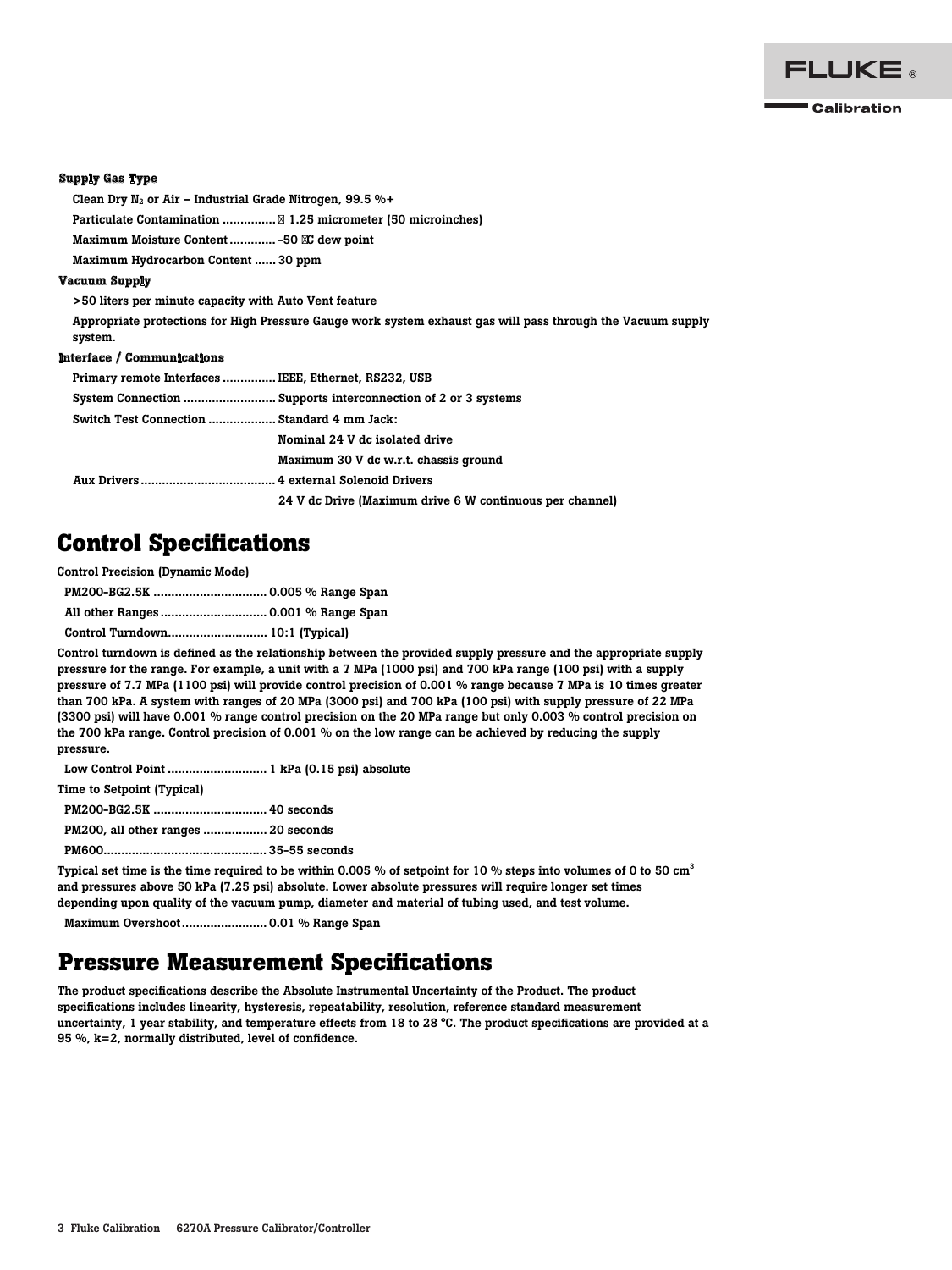## PM200 Modules

| <b>Model</b>        | <b>Range (SI Units)</b> | <b>Range (Imperial Units)</b>                   | <b>Measurement Mode</b> | 1-Year<br><b>Specification</b><br>(%FS) |
|---------------------|-------------------------|-------------------------------------------------|-------------------------|-----------------------------------------|
| <b>PM200-BG2.5K</b> | $-2.5$ kPa to 2.5 kPa   | -10 inH <sub>2</sub> 0 to 10 inH <sub>2</sub> 0 | gauge                   | 0.20%                                   |
| <b>PM200-BG35K</b>  | -35 kPa to 35 kPa       | -5 psi to 5 psi                                 | gauge                   | 0.05%                                   |
| <b>PM200-BG40K</b>  | $-40$ kPa to $40$ kPa   | -6 psi to 6 psi                                 | gauge                   | 0.05%                                   |
| PM200-A100K         | 2 kPa to 100 kPa        | 0.3 psi to 15 psi                               | absolute                | 0.10%                                   |
| PM200-BG100K        | $-100$ kPa to $100$ kPa | $-15$ psi to $15$ psi                           | gauge                   | 0.02%                                   |
| <b>PM200-A200K</b>  | 2 kPa to 200 kPa        | 0.3 psi to 30 psi                               | absolute                | 0.10%                                   |
| <b>PM200-BG200K</b> | $-100$ kPa to 200 kPa   | $-15$ psi to 30 psi                             | gauge                   | 0.02%                                   |
| <b>PM200-BG250K</b> | $-100$ kPa to 250 kPa   | $-15$ psi to 36 psi                             | gauge                   | 0.02%                                   |
| <b>PM200-G400K</b>  | 0 kPa to 400 kPa        | 0 psi to 60 psi                                 | gauge                   | 0.02%                                   |
| <b>PM200-G700K</b>  | 0 kPa to 700 kPa        | 0 psi to 100 psi                                | gauge                   | 0.02%                                   |
| <b>PM200-G1M</b>    | 0 MPa to 1 MPa          | 0 psi to 150 psi                                | gauge                   | 0.02%                                   |
| PM200-G1.4M         | 0 MPa to 1.4 MPa        | 0 psi to 200 psi                                | gauge                   | 0.02%                                   |
| <b>PM200-G2M</b>    | 0 MPa to 2 MPa          | 0 psi to 300 psi                                | gauge                   | $0.02\%$                                |
| PM200-G2.5M         | 0 MPa to 2.5 MPa        | 0 psi to 360 psi                                | gauge                   | 0.02%                                   |
| PM200-G3.5M         | 0 MPa to 3.5 MPa        | 0 psi to 500 psi                                | gauge                   | 0.02%                                   |
| <b>PM200-G4M</b>    | 0 MPa to 4 MPa          | 0 psi to 580 psi                                | gauge                   | 0.02%                                   |
| <b>PM200-G7M</b>    | 0 MPa to 7 MPa          | 0 psi to 1000 psi                               | gauge                   | $0.02\%$                                |
| <b>PM200-G10M</b>   | 0 MPa to 10 MPa         | 0 psi to 1500 psi                               | gauge                   | 0.02%                                   |
| PM200-G14M          | 0 MPa to 14 MPa         | 0 psi to 2000 psi                               | gauge                   | 0.02%                                   |
| <b>PM200-G20M</b>   | 0 MPa to 20 MPa         | Psi 0 to 3000 psi                               | gauge                   | 0.02%                                   |

Notes

• Gauge mode modules (PM200-GXXX or PM200-BGXXX) with ranges of 100 kPa (15 psi) or greater will support absolute mode measurement when used with a Barometric Reference Module.

- For temperatures from 15 °C to 18 °C and 28 °C to 35 °C, add 0.003 % FS/°C. Uncertainty for gauge mode modules assumes routine zeroing. Uncertainty for absolute mode modules includes 1-year zero stability. This specification can be reduced to 0.05 % FS if the PM200 module is zeroed on a continuing basis to remove the 1-year zero stability component. Instrumental Measurement Uncertainty for gauge mode modules used in absolute mode by addition of a barometric reference module is calculated as the uncertainty of the gauge mode module plus the uncertainty of the barometric reference module.
- Instrumental Measurement Uncertainty for gauge mode modules used in absolute mode by addition of a barometric reference module is calculated as the uncertainty of the gauge mode module plus the uncertainty of the barometric reference module.
- For temperatures from 15 to 18 C and 28 to 35 C, add 0.003 % FS/C.